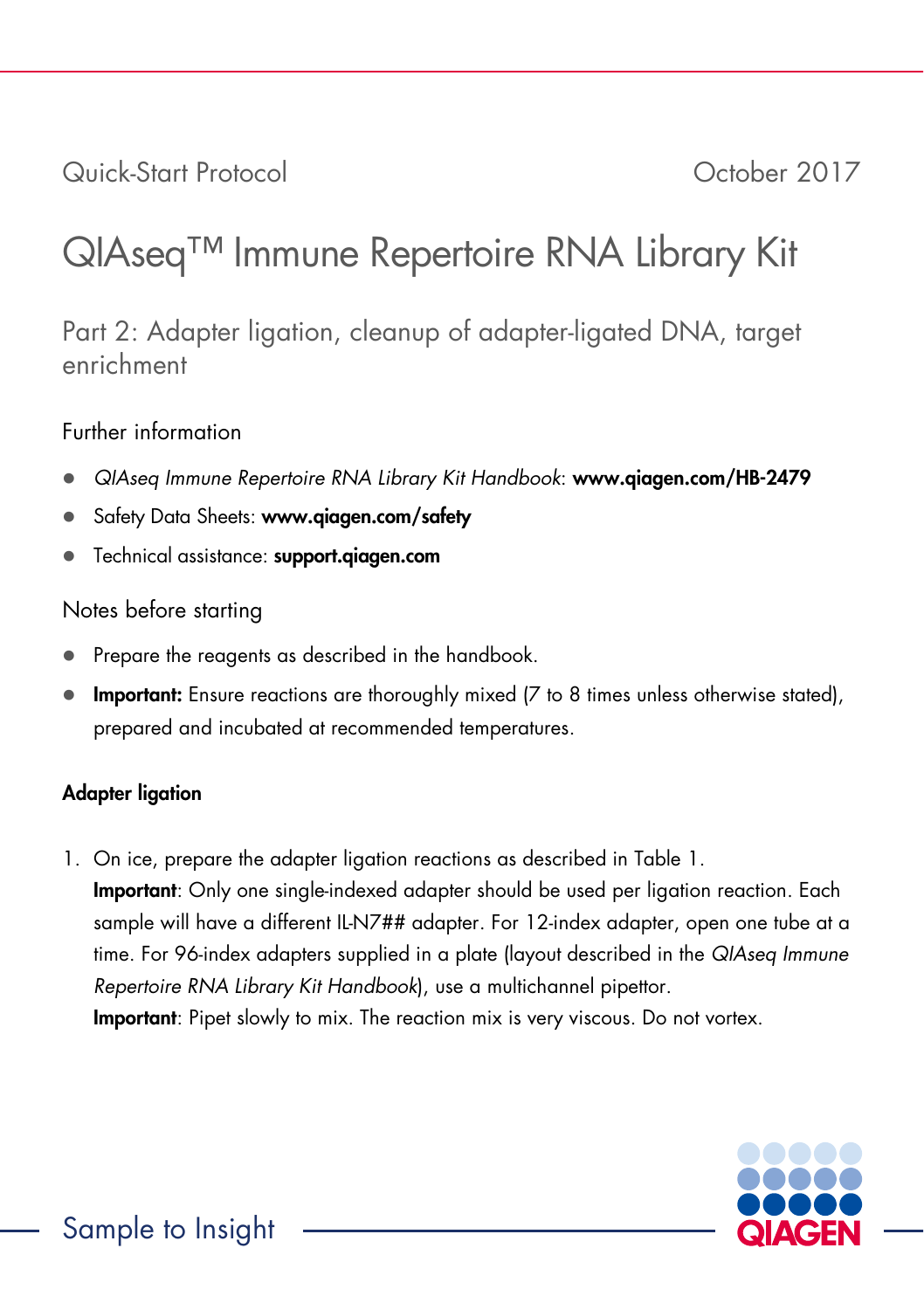Table 1. Preparation of adapter ligation reactions

|                                                             | 1 reaction $(\mu I)$ |  |
|-------------------------------------------------------------|----------------------|--|
| End-repair and A-addition reaction (from step 16 of Part 1) | 50                   |  |
| IL-N7## adapter*                                            | 2.5                  |  |
| 5x Ligation Buffer                                          | 20                   |  |
| DNA Ligase                                                  | 10                   |  |
| Ligation solution <sup>†</sup>                              | 15                   |  |
| Nuclease-free water                                         | 2.5                  |  |
| Total                                                       | 100                  |  |

This component applies to QIAseq IL-N7## adapters with up to a 12 sample index for QIAseq 12-index I or QIAseq 96-index I A, B, C or D set.

† Ligation solution is very viscous. It should be added into each reaction individually and not pre-mixed with other components for a master mix. Do not coat the outside of the pipet tip with ligation solution or excess volume may be added.

2. With the thermal cycler lid open, incubate for 15 min at 20°C.

Important: Do not use a heated lid.

3. Proceed with "Cleanup of adapter-ligated DNA". Alternatively, the samples can be stored at –30 to –15°C in a constant-temperature freezer for up to 3 days.

#### Cleanup of adapter-ligated DNA

- 4. Transfer the 100 µl adapter ligation product into a 1.5 ml LoBind® tube or a 300 µl 96-well PCR plate.
- 5. Add 80 µl QIAseq Beads. Mix well by pipetting up and down 10 times.
- 6. Incubate for 5 min at room temperature.
- 7. Place the tubes/plate on a magnetic rack. After the solution has cleared (10 min for 1.5 ml LoBind tube or  $\sim$  15 min for 300 µl plate), carefully remove and discard supernatant.

Important: Do not discard the beads as they contain the DNA of interest.

8. With the beads still on the magnetic stand, completely remove residual supernatant.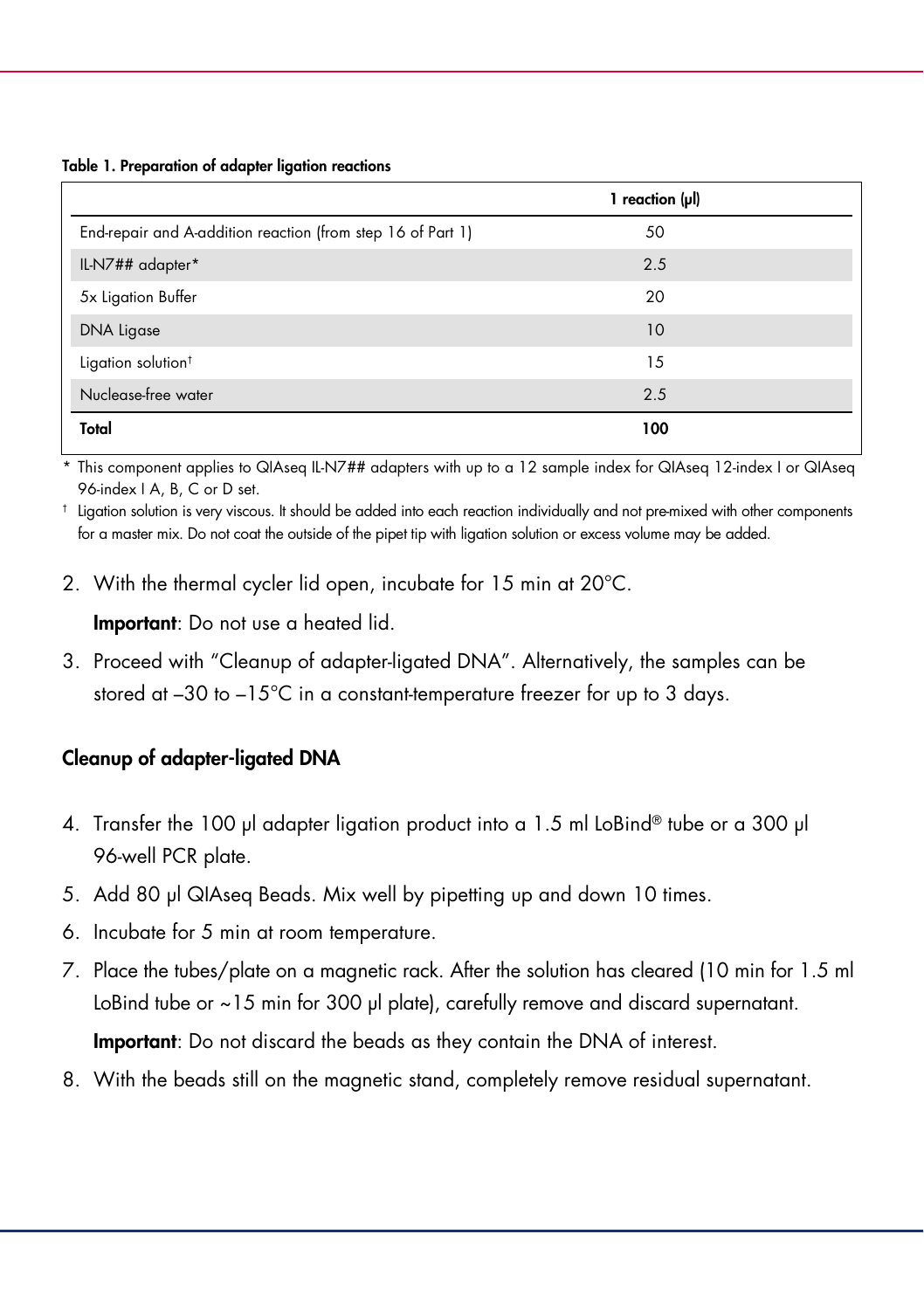- 9. With the beads still on the magnetic stand, add 200 µl 80% ethanol. Rotate the tube (2 to 3 times) or move the plate side-to-side between the two column positions of the magnet to wash the beads. Carefully remove and discard the wash.
- 10.Repeat the ethanol wash.

Important: Completely remove all traces of the ethanol wash after this second wash.

11.With the beads still on the magnetic stand, air dry at room temperature for 10 min.

Note: Visually inspect that the pellet is completely dry.

- 12.Remove the tube from the magnetic stand, and elute the DNA from the beads by adding 52 µl nuclease-free water. Mix well by pipetting.
- 13.Return the tubes/plate to the magnetic rack until the solution has cleared.
- 14. Transfer 50 µl of the supernatant to clean tubes/plate.
- 15.Add 35 µl QIAseq Beads to the 50 µl supernatant. Pipet up and down 10 times to mix.
- 16.Incubate for 5 min at room temperature.
- 17.Place the tubes/plate on a magnetic rack for 5 min. Once the solution has cleared, with the beads still on the magnetic stand, carefully remove and discard the supernatant.

Important: Do not discard the beads as they contain the DNA of interest.

- 18.With the beads still on the magnetic stand, add 200 µl 80% ethanol. Rotate the tube (2 to 3 times) or move the plate side-to-side between the two column positions of the magnet to wash the beads. Carefully remove and discard the wash.
- 19.Repeat the ethanol wash.

Important: Completely remove all traces of the ethanol wash after this second wash.

20.With the beads still on the magnetic stand, air dry at room temperature for 10 min.

Note: Visually inspect that the pellet is completely dry. Ethanol carryover to the target enrichment PCR step will affect PCR efficiency.

- 21.Remove the beads from the magnetic stand, and elute cDNA from beads by adding 12.4 µl nuclease-free water. Mix well by pipetting.
- 22. Return the tube/plate to the magnetic rack until the solution has cleared.
- 23. Transfer 10.4 µl supernatant to a clean tube or plate.